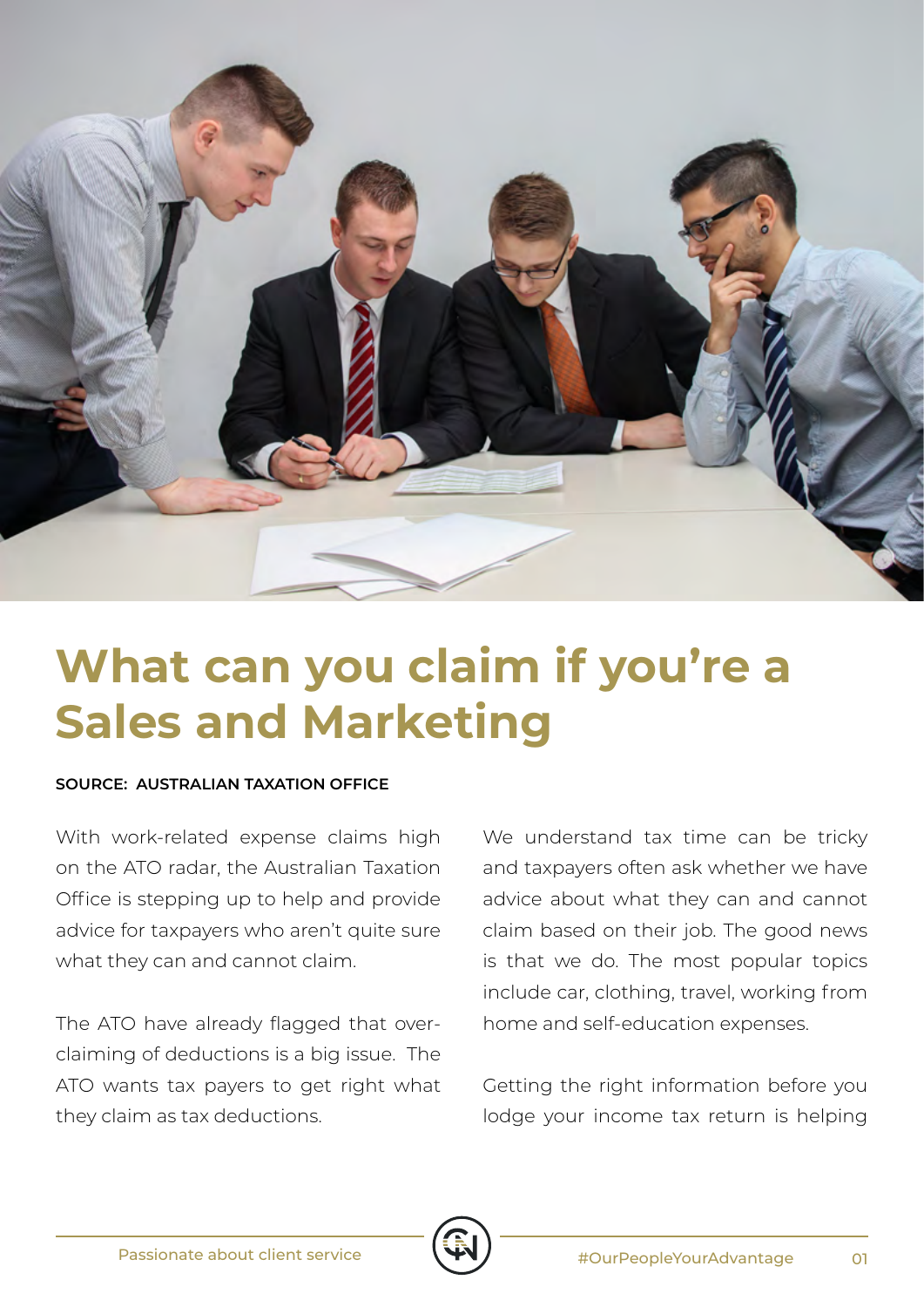our clients to get their claims right and avoid issues later on.

We want every person to have the information they need to know whether they can make a claim, to get it right, and know what records they need to keep. Understanding what you can and cannot claim will help ensure that your income tax return is processed quickly and any refund is paid as soon as possible. Most people want to lodge their income tax return with the right information and helping people to do that in the first p lace i s t he m ost efficient way to operate.

## **What you can and can't claim**

Each occupation has specific circumstances which affect what can and cannot be claimed. Here are some snippets from some ATO occupation quides. Remember, regardless of the occupation you are in, you can only claim the work-related part of expenses, and you must meet the three golden rules:

- You must have spent the money yourself and not been reimbursed;
- The claim must be directly related to earning your income; and
- You need a record to prove it.

## **Sales and Marketing employees: work-related expenses**

Common deductions include the following:

- You can claim a deduction when you:
	- drive between separate jobs on the same day – eg travelling from your job in sales to a second job as a waiter,
	- drive to and from an alternate workplace for the same employer on the same day – eg driving to a client's office for a meeting.
- In limited circumstances you can claim the cost of trips between home and work, where:
	- you had shifting places of employment (that is, you regularly worked at more than one site each day before returning home),
	- you were required to carry bulky tools or equipment for work and all of the following conditions were met:
	- > The tools or equipment were essential for you to perform your employment duties and you didn't carry them merely as a matter of choice,
	- > The tools or equipment were bulky – meaning that because of their size and weight they were awkward to transport and could only be transported conveniently by the use of a motor vehicle,